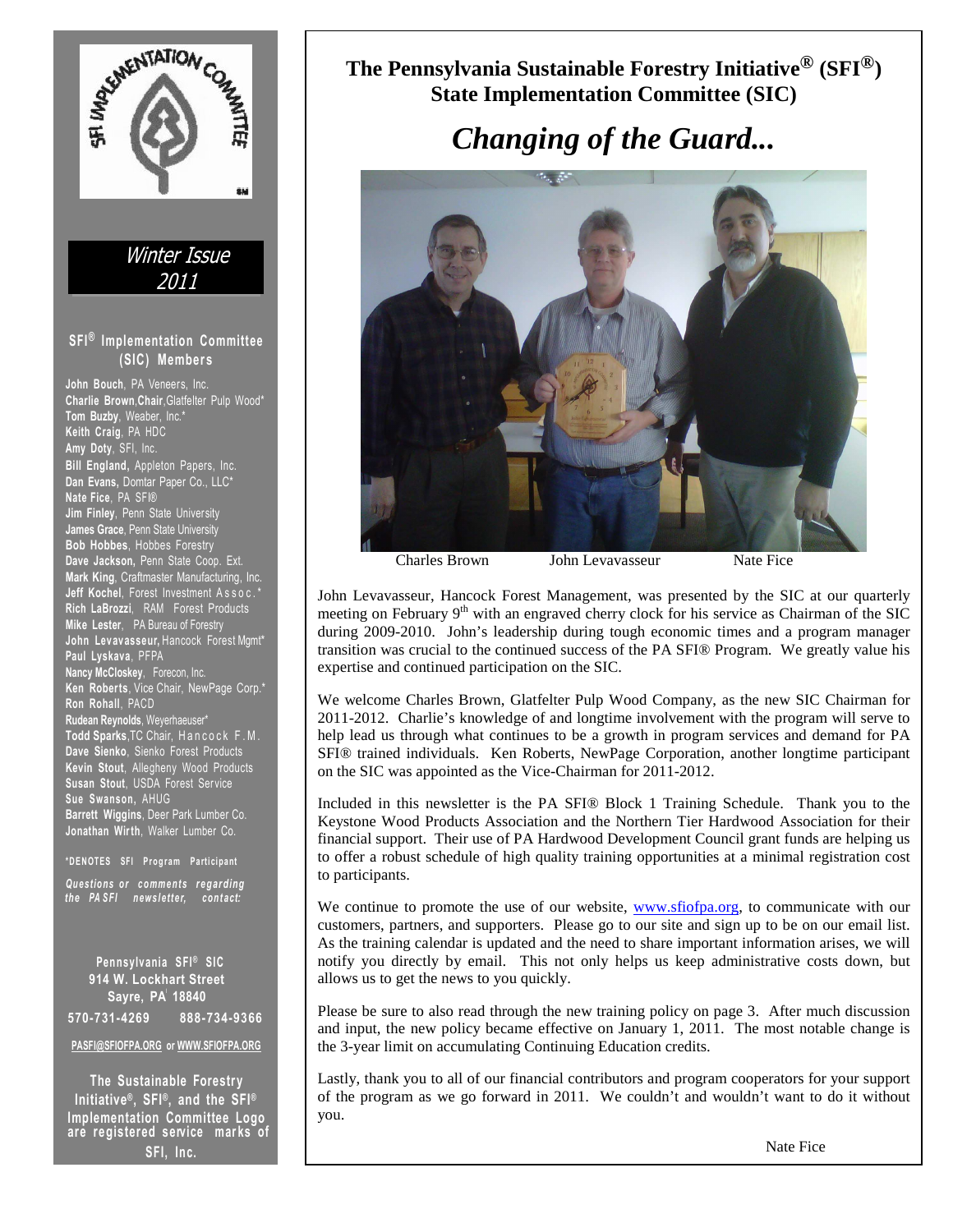## **Winter 2011 (Issue #27)**

The Sustainable Forestry Initiative (SFI®) program is a voluntary, industry driven effort developed to ensure that future generations will have the same abundant, healthy, and productive forests we enjoy today.

Created in 1995 by the American Forest & Paper Association (the national trade organization representing the United States forest products industry), SFI® is a program of comprehensive forestry and conservation practices, which now functions under SFI, Inc., a registered 501(c)(3) organization. In order to broaden the practice of sustainable forestry in our state, an Implementation Committee was formed to develop the Pennsylvania Sustainable Forestry Initiative®. Today, the PA SFI® program works to ensure the progress of the national initiative, here in Pennsylvania.

### **SFI, Inc. Program Participants in PA**

These PA Companies are affiliated with the SFI® Program at the national level through independent third-party certification and provide direct involvement and support to the PA SFI® Program.

**Domtar Paper LLC Forest Investment Associates Glatfelter Pulp Wood Co. Hancock Forest Management NewPage Corp.** 

 **Weaber, Inc. Weyerhaeuser** 

#### **PA SFI SIC Program Partners**

Program "Partners" are committed to the SFI<sup>®</sup> Standards and pay a set fee annually based on mill production from PA forests products.

> Appleton Papers, Inc. Blue Ox Timber Resources BroJack Lumber Company, Inc. Brooks Lumber & Timber Harvesting Clear Lake Lumber Craftmaster Manufacturing, Inc. Cummings Lumber Deer Park Lumber Heacock Lumber Hyma Devore Lumber Kern Brothers Lumber Company Krumenacker Lumber Company Lapp Lumber Company Lee Brothers Lumber Company Matson Lumber Compa Mick Brothers Lumber Co. Ordie Price's Sawmill P & S Lumber Company Pine Creek Lumber R.J. Hoffman & Sons Lumber RAM Forest Products Salem Hardwood, Inc. St. Marys Lumber Co., Inc. Trumco, Inc.

Wheeland Lumber

## **PA Sustainable Forestry Initiative® 2010 Financial Report**

 $(10/1/09 - 9/30/10)$ 

|                                     | FY2010            |  |
|-------------------------------------|-------------------|--|
|                                     | <b>YE Results</b> |  |
|                                     |                   |  |
| <b>Balance Carried Forward</b>      | 130,274           |  |
|                                     |                   |  |
| Income                              |                   |  |
| Assessments (SFI® Participants)     | 39.272            |  |
| Assessments (Partners & Supporters) | 38,836            |  |
| Training Program Income             | 32,075            |  |
| Misc. (Interest, Other)             | 1.817             |  |
| <b>Total Income</b>                 | 112,000           |  |
| * Accounts Receivable               | 7,130             |  |
|                                     |                   |  |
| <b>Total Expenses</b>               | 100,483           |  |
|                                     |                   |  |
| <b>NET INCOME (LOSS)</b>            | 11,517            |  |
| <b>Capital Reserve</b>              | 51,363            |  |
| Operating Expense Reserve           | 25,000            |  |
|                                     |                   |  |
| Balance (Reserves Funded)           | 65,428            |  |
| <b>Actual Cash Balance</b>          | 141,791           |  |

## **PA SFI® Continuing Education (CE) Credit Available for PA Forest Web Seminars**

The PA Forests Web Seminar Center offers onehour online, live presentations by experts in a variety of fields related to the stewardship and issues of Pennsylvania's forest resources. Live seminars are scheduled for the second Tuesday of every month at noon and 7 p.m., except July and August.

To participate in the live seminars you must first register at the Web Seminar Center web site, http://rnrext.cas.psu.edu/PAForestWeb/, and have a "Friend of Penn State" user-ID and password. The "Register Now" page on the website will walk you through this two-step process.

The live versions of select one-hour seminars are now available to qualify for PA SFI® CE credit. The seminar announcement and description will indicate which programs are available for onehour of CE credit. You will be required to request CE credit at the end of the program. Participants who request CE credit will be mailed a certificate of attendance. To receive PA SFI® CE credit, once you accumulate four (4) one-hour web seminar certificates, send a copy of the certificates along with a check for \$20 made payable to the PA SFI® SIC to cover administrative costs.

### **James and Libby Walizer Receive 2010 M.K. Goddard Forest Management & Sustainability Award**

The PA SFI® program State Implementation Committee sponsors the annual M.K. Goddard Forest Management and Sustainability Award.

This award is presented at the annual Pennsylvania Forestry Association meeting to a private forest landowner who is committed to the long-term sustainability of their forest resource through forest management planning, implementing sustainable forestry practices, and being a role model for other forest stewards.

The winner is chosen by a team of individuals through a nomination process, site visit, and interview. Choosing a recipient is challenging with so many active and deserving forest stewards in Pennsylvania.

The 2010 award winner, James and Libby Walizer, have demonstrated their exemplary forest management values on their 77 acres of forest land in Centre County. They have not only worked with researchers to improve management techniques, specifically in blight resistant chestnut silviculture, but have been researchers themselves by experimenting with new ideas, developing ingenious products such as a Tree Incubation System, and sharing their results with others through hosting educational programs on their property.

It's their dedication to education and volunteering with several organizations, such as the PA Tree Farm Committee, the PA Forest Stewards, the Chestnut Foundation, and the PA Forestry Association to name a few, that takes them above and beyond as forest stewards.

Their accomplishments and accolades are too many to list, but a few notable past achievements are the 2001 Pennsylvania Outstanding Tree Farm of the Year, the 2006 Northeast Region Outstanding Tree Farm of the Year, the 2006 Mid-Atlantic Master Farmer, and volunteer of the Year with Penn State Cooperative Extension.

**2**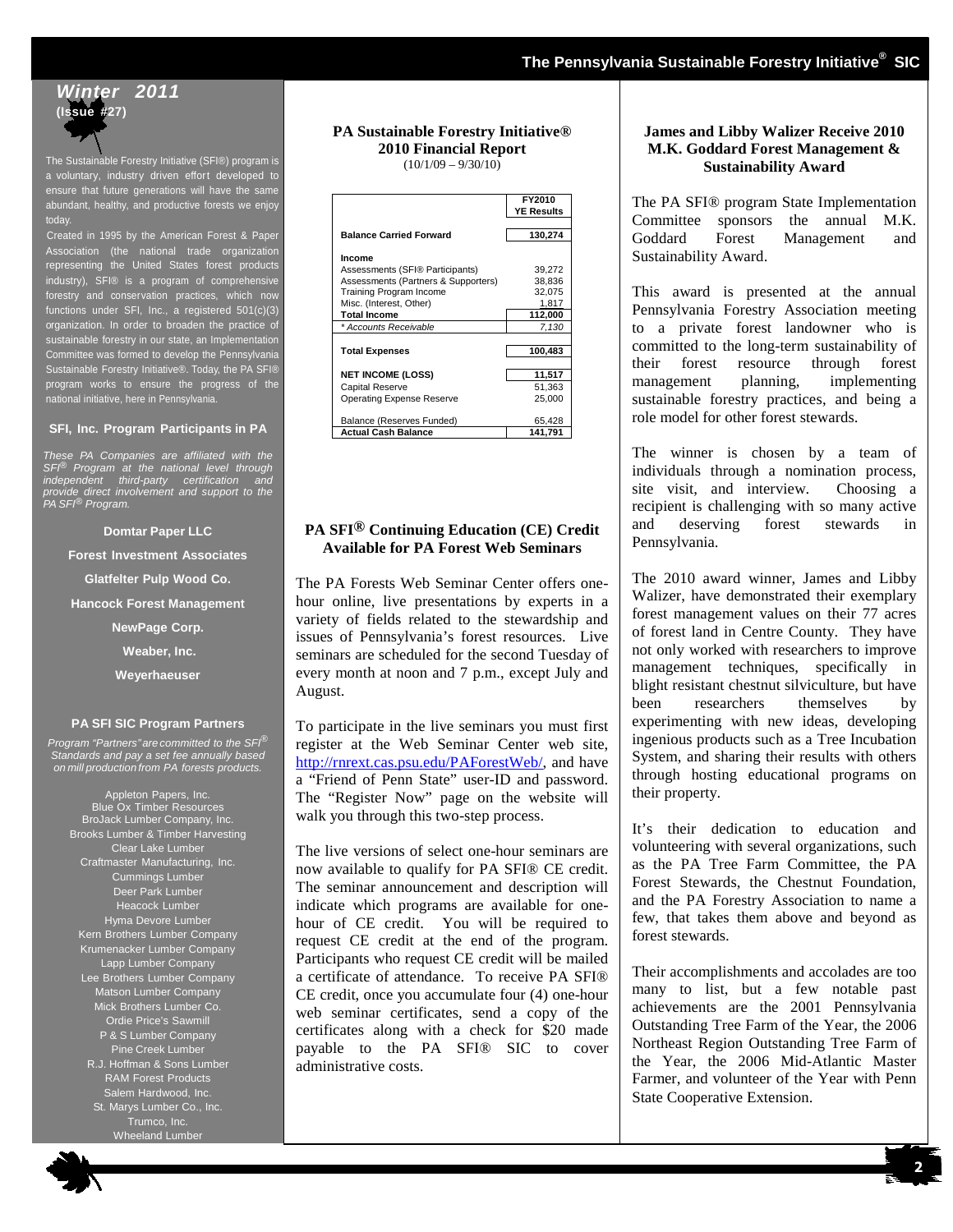Program "Supporters" help to promote sustainable forestry practices and pledge meaningful contributions.

A.H.U.G. Bingaman & Son Lumber Brownlee Lumber Co. Clarion Timber Coastal Lumber Co. Hobbes Forestry Services Horizon Wood Prod., Inc. Keystone Chipping, Inc. Sylvandale Forestry W.J. Cox Associates

#### **2010 Logger Training Results**

- **74** Individuals Completed **Core Training** Requirements
- **517** Individuals Attended **Training**
- **723** Training Units Recorded
- **43** Training Programs **Conducted/Awarded** CE Credit
- **727** Individuals Hold Current **EXAMPA SFI® Training** Cards (As of 12/18/2010)

#### **Inconsistent Practices Form**

Inconsistent practices either cause, or have the potential to cause, problems associated with a timber harvest. Likely issues are soil erosion, failed regeneration, or poor residual stand conditions; all have negative consequences on forest sustainability. The Inconsistent Practices program provides a venue for reporting and addressing these concerns. The form can be downloaded at www.sfiofpa.org under "Forms" or by contacting the PA SFI<sup>®</sup> office.

#### Pennsylvania Sustainable Forestry Initiative®

State Implementation Committee Training Program Policy

Effective 1/1/2011

#### **Mission**

The mission of the Pennsylvania Sustainable Forestry Initiative® (PA SFI®) Training Program is to provide an educational training system that promotes sustainable forest management, operational safety, skill improvement, and profitability to meet the needs of the timber industry in Pennsylvania, Pennsylvania forest landowners, and the Sustainable Forestry Initiative®, Inc.

#### **PA SFI® Training Committee**

The Training Committee, a subcommittee of the PA SFI® State Implementation Committee, is responsible for oversight and review of course development, training program policy, and training program direction.

#### **Core Training**

Core training is intended to provide a basic level of knowledge from which individuals will expand their professional development through continuing education. Once an individual has completed the Core training requirements they will be considered "PA SFI® Trained" and receive a PA SFI® Training Card.

- 1. Core training consists of **Environmental Logging** (8 hours), **Logging Safety** (8 hours), and proof of current **First Aid/CPR** certification.
- 2. Core training must be completed within a 24 month period.
- 3. An individual will be considered "PA SFI® trained" until December  $31<sup>st</sup>$  of the year following the year the Core training was completed. (Example: Core training was completed during 2010 calendar year. PA SFI® training will expire on December 31, 2011 unless Continuing Education requirements were met.)
- 4. If an individual's PA SFI® Training Card has been expired for five (5) years or more, they will have to retake the Core training to receive a new card.
- 5. SFI® training from other states may satisfy one or all of the Core training requirements depending on course content, training dates, and completion of special requirements, if necessary. An SFI® Trained individual from another state wishing to receive a PA SFI® Training Card should contact the PA SFI® office for more details. In the event SFI® training from another state meets the PA SFI® Core Training requirements, the individual will be required to submit proof of their current training record from the other state along with a check for \$20 made out to the "PA SFI® SIC" to cover administrative expenses.
- 6. Core training courses will be reviewed annually by the Training Committee to ensure the information presented is current and applicable.

#### **Continuing Education**

Continuing Education (CE) courses are intended to provide individuals with current training and information in specific subject areas. CE training is required to maintain a valid PA SFI® Training Card.

- 1. Each four (4) hours of approved CE training will count for one (1) year of CE credit and extend the PA SFI® Training Card expiration date by one (1) calendar year. Four (4) hours of training can be accumulated by attending four (4) one-hour qualified programs (see #5) (i.e. Penn State University Webinar) or any combination of training hours that add up to a minimum of four (4) hours.
- 2. CE credits may only be accumulated for a period of three (3) years, regardless of the number of hours of training completed. PA SFI® training card holders with expiration dates beyond three (3) years will still be valid through their current date.
- 3. CE credit will not be awarded for retaking Core training courses unless significant changes have been made to the course curriculum, since the individual last attended the training.
- 4. CE credit will not be awarded for any class taken more than once in a 5-year period, unless significant changes have been made to the course curriculum, since the individual last attended the training. The Annual CE Update Class is excluded, but can only be taken once per year.
- 5. CE credit may be awarded for training not sponsored by the PA SFI® Training Program. An individual requesting to receive PA SFI® CE credit for training not sponsored by the PA SFI® program must submit an agenda for the session to the PA SFI® office to determine if the training is eligible for CE credit and how many credits will be awarded. The request should be made *prior* to the session. If the session (or multiple sessions submitted at the same time, see #1) by an individual is approved for CE credit, the individual must submit proof of attendance and a check made out to "PA SFI® SIC" for \$20 to cover administrative expenses and receive CE credit.
- 6. PA SFI® Continuing Education courses should be reviewed annually by the Training Committee to ensure the information presented is current and applicable.

#### **PA SFI® Training Cards**

1. Individuals who have completed the Core Training requirements or have been awarded CE credit will be provided with a comprehensive training report which includes a "cut out" PA SFI® Training Card.

#### **Records**

- 1. The PA SFI® program will be responsible for keeping records that verify the training status of an individual.
- 2. Reports showing a PA SFI®trained individual's ID#, name, city, state and training card expiration date will be posted on the PA SFI® SIC website, www.sfiofpa.org, on a monthly basis. Individuals wishing to not have their information posted on the website must contact the PA SFI® office.

**3**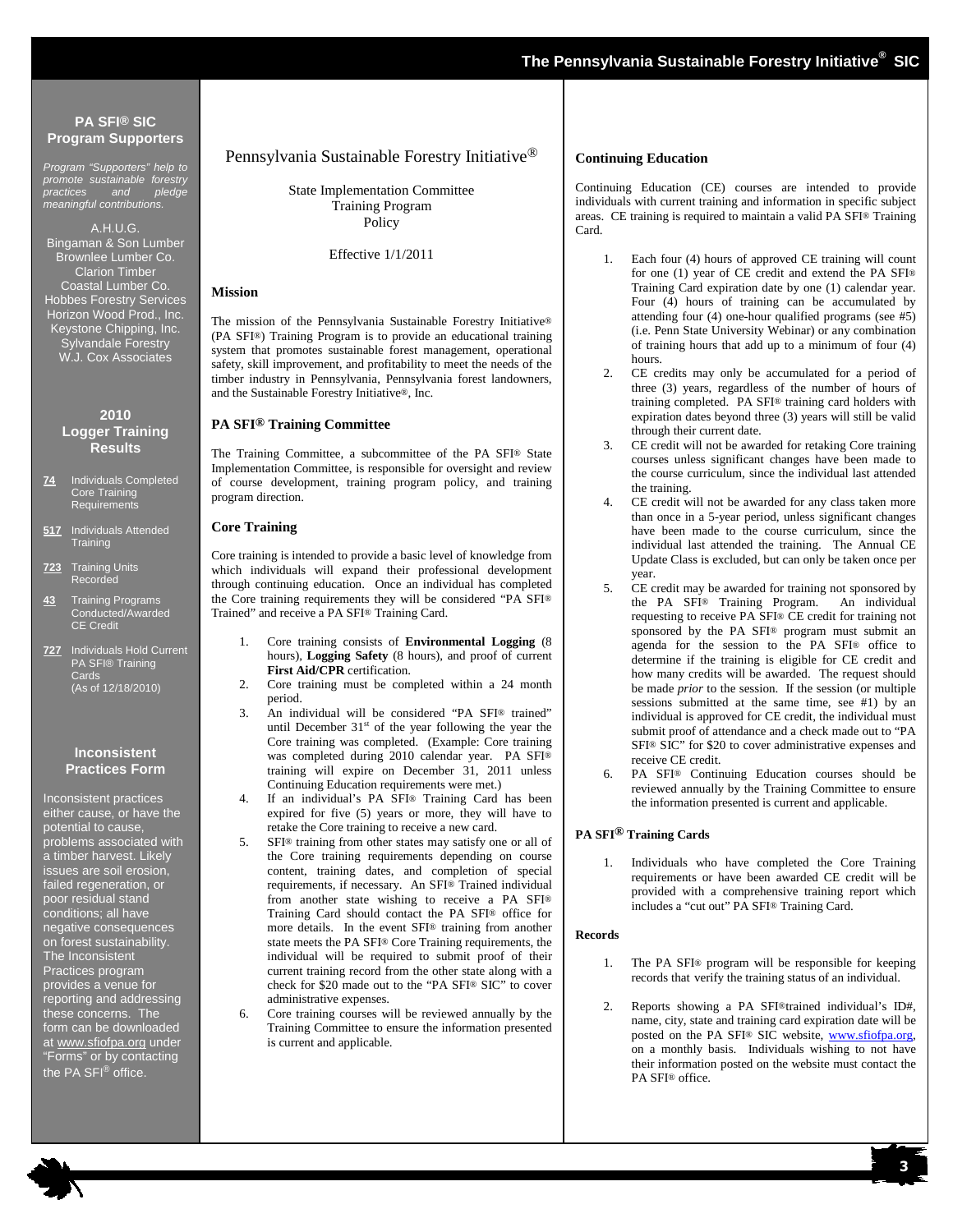

PA SFI® SIC 914 W. Lockhart Street Sayre, Pennsylvania 18840

The SFI<sup>®</sup> Program is a service of SFI, Inc.

## **Statewide EAB Quarantine to be Official April 15**

The PA Department of Agriculture officially announced that it will drop its in-state quarantine of ash materials and hardwood firewood effective April 15. Ash material, hardwood chips and hardwood firewood will be allowed to move freely within Pennsylvania on this date. However, the parallel federal quarantine remains in effect, which will now cover the entire state of Pennsylvania. USDA APHIS will continue to prohibit the movement of regulated ash material, hardwood chips/mulch and hardwood firewood from Pennsylvania in an effort to help stop the spread of EAB to other states and export markets.

USDA APHIS will also continue to make available compliance agreements to mills that can demonstrate that their ash material is EAB free as a result of processing or heat treatment. PFPA will be holding a number of meetings in March for industry in eastern PA to meet with APHIS officials and to learn about these compliance agreements. Contact PFPA (717) 901-0420 for meeting dates and locations.

The existing state quarantine for EAB was expanded to 43 counties last summer. This new action is not in response to any new discoveries of EAB, but rather a resignation by state officials that the spread of the pest was too rapid and is too extensive to make continuation of the in-state quarantine productive. The announcement from the state did not mention any agreement to allow the interstate movement of ash into adjacent states also under EAB quarantine. This agreement is still expected to be finalized this spring.

Paul Lyskava, PFPA

## **Timber Show 2011 Forest Products Exposition**

## **Friday 6/3/2011 – Saturday 6/4/2011**

Timber 2011 will be the best marketing opportunity to reach forest product companies in the leading hardwood producing state in the nation. Timber 2011 will be held June 3 - 4, 2011 at Penn State's Ag Progress Days site at Rock Springs, Pa., nine miles southwest of State College on Pa. Route 45. Centrally located and easily accessible to forest product companies in Pennsylvania and surrounding states, the 55 acres of exhibition grounds include indoor and outdoor exhibit options, with ample space for on-site and " in-thewoods" equipment demonstrations. Timber 2011 combines the resources of PFPA—Pennsylvania's largest forest products trade association—and Penn State, the state's landgrant university that offers a nationally recognized forestry and forest products program, as well as experience in hosting quality commercial trade events.

There will be a variety of educational opportunities for attendees to participate in. PA SFI® trained individuals can attend 3, one-hour workshops over the two days and receive 4 hours of Continuing Education credit. No pre-registration is required. Cost to receive credit is \$20 payable at the door. Contact the PA SFI® office if you have questions.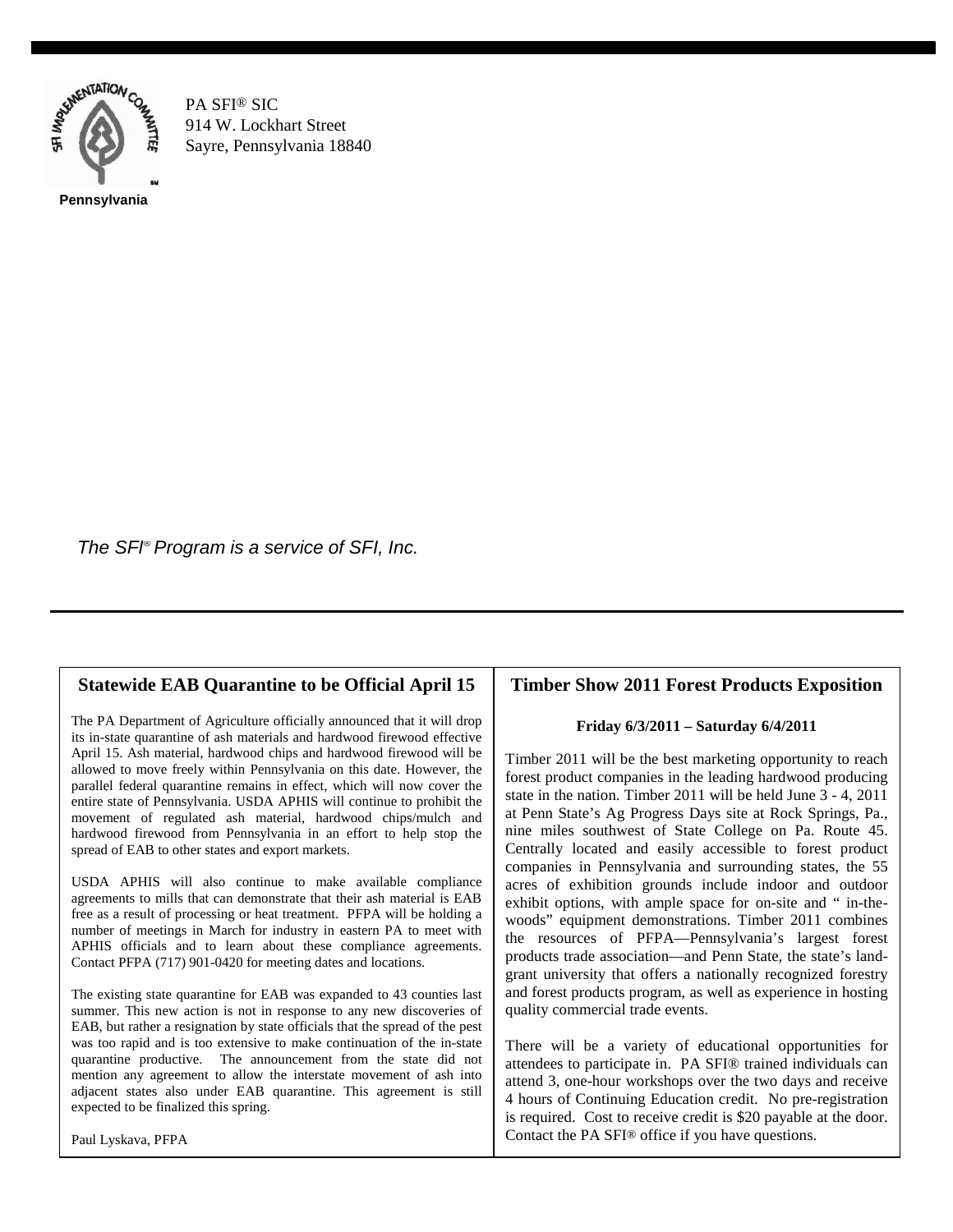

# **Pennsylvania Sustainable Forestry Initiative® (SFI ®)**

**Block 1 Training Schedule: March 15th through June 4th 2011** 

## *Pre-Registration and payment for all classes is required by the registration deadline.*

Core Training - Must complete Environmental Logging, Logging Safety, and provide proof of First Aid/CPR within a 2-year period to receive a PA SFI® Training Card.

| <b>Course Date</b> | Time   | ິບບ ບ/<br><b>Course Name</b><br>Location |                                  | Cost <sup>2</sup> | Register By |
|--------------------|--------|------------------------------------------|----------------------------------|-------------------|-------------|
| 3/23/11 Wed        | 8:00am | Logging Safety (8 hours)                 | Bureau of Forestry, Clarion      | \$60              | 3/15/2011   |
| 3/30/11 Wed        | 8:00am | <b>Environmental Logging (8 hours)</b>   | Bureau of Forestry, Clarion      | \$60              | 3/22/2011   |
| 4/19/11 Tues       | 8:00am | Logging Safety (8 hours)                 | Borough Office Bldg, Johnsonburg | \$60              | 4/11/2011   |
| 4/29/11 Fri        | 8:00am | <b>Environmental Logging (8 hours)</b>   | Borough Office Bldg, Johnsonburg | \$60              | 4/21/2011   |
| 5/03/11 Tues       | 8:00am | <b>Environmental Logging (8 hours)</b>   | Wayne Co. CD, Honesdale          | \$60              | 4/25/2011   |
| 5/04/11 Wed        | 8:00am | Logging Safety (8 hours)                 | Wayne Co. CD, Honesdale          | \$60              | 4/25/2011   |
| 5/10/11 Tues       | 8:00am | <b>Environmental Logging (8 hours)</b>   | Grange Hall, Warriors Mark       | \$60              | 5/2/2011    |
| 5/11/11 Wed        | 8:00am | <b>Logging Safety (8 hours)</b>          | Grange Hall, Warriors Mark       | \$60              | 5/2/2011    |
| 5/17/11 Tues       | 8:00am | <b>Environmental Logging (8 hours)</b>   | Bureau of Forestry, Dushore      | \$60              | 5/9/2011    |
| 5/18/11 Wed        | 8:00am | Logging Safety (8 hours)                 | Bureau of Forestry, Dushore      | \$60              | 5/9/2011    |

² Northern Tier Hardwood Association Members can apply for a 50% reimbursement of registration costs after completing the course. Contact NTHA at 570-265-7753.

Continuing Education Training - One(1) year of CE credit is given for each 4 hours of training. CE credits may only extend your PA SFI® Training Card Expiration Date for up to 3 See the complete PA SFI® Training Program Policy at www.

|                                     |                    | cars nonruns year regardess or the namber or training nours taken. Oce the complete river recruiting rivegram rolley at www.shopa.org. |                                      |                   |             |
|-------------------------------------|--------------------|----------------------------------------------------------------------------------------------------------------------------------------|--------------------------------------|-------------------|-------------|
| <b>Course Date</b>                  | Time               | <b>Course Name</b>                                                                                                                     | Location                             | Cost <sup>2</sup> | Register By |
| 3/15/11 Tues                        | 4:00 <sub>pm</sub> | 2011 CE Update (4hours)                                                                                                                | Bass Pro Shop, Harrisburg            |                   | 3/8/2011    |
| 3/17/11 Thur                        | 9:00am             | <b>Advanced Environmental Logging (8 hours)</b>                                                                                        | Cabelas, Hamburg                     | \$40 <sup>3</sup> | 3/9/2011    |
| 3/23/11 Wed                         | 8:00am             | Introduction to Forest Management (8 hours)                                                                                            | 911 Center, Smethport                | \$40 <sup>3</sup> | 3/15/2011   |
| 3/24/11 Thur                        | 9:00am             | Planning & Analysis for Timber Harvesting (8 hours)                                                                                    | Wayne Co. CD, Honesdale              | \$40              | 3/16/2011   |
| 3/25/11 Fri                         | 9:00am             | <b>Estimating Standing Timber Volume (8 hours)</b>                                                                                     | Weaber, Lebanon                      | \$40 <sup>3</sup> | 3/17/2011   |
| 3/29/11 Tues                        | 8:00am             | 2011 CE Update (4 hours)                                                                                                               | <b>USFS Research Station, Irvine</b> | \$45              | 3/21/2011   |
| 3/29/11 Tues                        | 3:30pm             | Boundary Lines, Maps, & Deeds (4 hours)                                                                                                | Apple Bin Rest., Fishertown          | \$30 <sup>3</sup> | 3/21/2011   |
| 3/29/11 Tues                        | 1:00 <sub>pm</sub> | Mechanized Logging Equipment Safety (4 hours) 1                                                                                        | <b>USFS Research Station, Irvine</b> | \$30 <sup>3</sup> | 3/21/2011   |
| 3/30/11 Wed                         | 4:00 <sub>pm</sub> | Boundary Lines, Maps, & Deeds (4 hours)                                                                                                | Bureau of Forestry, Penfield         | \$30 <sup>3</sup> | 3/22/2011   |
| 3/30/11 Wed                         | 3:30 <sub>pm</sub> | Mechanized Logging Equipment Safety (4 hours) 1                                                                                        | Apple Bin Rest., Fishertown          | \$30 <sup>3</sup> | 3/22/2011   |
| 3/31/11 Thur                        | 4:00 <sub>pm</sub> | Boundary Lines, Maps, & Deeds (4 hours)                                                                                                | Bureau of Forestry, Wellsboro        | \$30              | 3/23/2011   |
| 3/31/11 Thur                        | 8:00am             | Game of Logging Level 5 (8 hours)                                                                                                      | Wayne Co. CD, Honesdale              | \$40              | 3/23/2011   |
| 4/01/11 Fri                         | 8:00am             | Game of Logging Level 1 (8 hours)                                                                                                      | Wayne Co. CD, Honesdale              | \$40              | 3/23/2011   |
| 4/05/11 Tues                        | 2:00 <sub>pm</sub> | Improving Log Trucking Profitability (4 hours)                                                                                         | Bureau of Forestry, Dushore          | \$30              | 3/28/2011   |
| 4/07/11 Thur                        | 2:00 <sub>pm</sub> | Improving Log Trucking Profitability (4 hours)                                                                                         | Bureau of Forestry, Laughlintown     | \$30 <sup>3</sup> | 3/30/2011   |
| 4/12/11 Tues                        | 9:00am             | Planning & Analysis for Timber Harvesting (8 hours)                                                                                    | Fire Hall, Johnsonburg               | \$40 <sup>3</sup> | 4/4/2011    |
| 4/12/11 Tues                        | 4:00 <sub>pm</sub> | 2011 CE Update (4 hours)                                                                                                               | Bureau of Forestry, Wellsboro        | \$45              | 4/4/2011    |
| 4/13/11 Wed                         | 9:00am             | <b>Estimating Standing Timber Volume (8 hours)</b>                                                                                     | Bureau of Forestry, Wellsboro        | \$40              | 4/5/2011    |
| 4/21/11 Thur                        | 8:00am             | Hardwood Log Bucking (8 hours)                                                                                                         | Kuhns Bros Lumber, Lewisburg         | \$40 <sup>3</sup> | 4/14/2011   |
| 4/21/11 Thur                        | 9:00am             | GPS for Loggers (8 hours)                                                                                                              | Bureau of Forestry, Clarion          | \$30 <sup>3</sup> | 4/13/2011   |
| 4/28/11 Thur                        | 9:00am             | GPS for Loggers (8 hours)                                                                                                              | Wayne Co. CD, Honesdale              | \$30              | 4/20/2011   |
| 4/29/11 Fri                         | 8:00am             | Hardwood Log Bucking (8 hours)                                                                                                         | Cummings Lumber, Troy                | \$40              | 4/21/2011   |
| 5/02/11 Mon                         | 4:00 <sub>pm</sub> | 2011 CE Update (4 hours)                                                                                                               | Wayne Co. CD, Honesdale              | \$45              | 4/25/2011   |
| 5/06/11 Fri                         | 8:00am             | Game of Logging Level 2 (8 hours)                                                                                                      | Wavne Co. CD. Honesdale              | \$40              | 4/28/2011   |
| 5/12/11 Thur                        | 1:00 <sub>pm</sub> | 2011 CE Update (4 hours)                                                                                                               | Grange Hall, Warriors Mark           | \$45              | 5/2/2011    |
| 5/20/11 Fri                         | 8:00am             | Job Layout & Profitable Skidding (8 hours)                                                                                             | TBA, Centre/Clinton County           | \$40 <sup>3</sup> | 5/11/2011   |
| 5/20/11 Fri                         | 8:00am             | Game of Logging Level 3 (8 hours)                                                                                                      | Wayne Co. CD, Honesdale              | \$40              | 5/11/2011   |
| 6/03/11 Fri                         | 8:00am             | Game of Logging Level 4 (8 hours)                                                                                                      | Wayne Co. CD, Honesdale              | \$40              | 5/25/2011   |
| 1 Proconted by W. L. Cox Accoriator |                    |                                                                                                                                        |                                      |                   |             |

<sup>1</sup> Presented by W.J. Cox Associates

<sup>2</sup> Northern Tier Hardwood Assoc. Members can apply for a 50% reimbursement of registration costs after completing the course. Contact NTHA at 570-265-7753. NTHA is a financial, course sponsor

<sup>3</sup> Keystone Wood Products Assoc. is a financial sponsor of these courses. Registration cost for KWPA members is \$20 for these courses. Contact KWPA at 570-974-8946 for membership details.

**Continuing Education Training Opportunities -** The following events are organized by outside groups, but may qualify for CE credit. Unless otherwise noted, participants wanting CE credit must submit proof of course attendance and a check for \$20 made paybable to PA SFI® SIC for administrative costs.

| Course Date      | Time                                                                                                                                                                                                                                                                                 | <b>Course Name</b>                                      | Location                        | Cost <sup>2</sup> | Register By |
|------------------|--------------------------------------------------------------------------------------------------------------------------------------------------------------------------------------------------------------------------------------------------------------------------------------|---------------------------------------------------------|---------------------------------|-------------------|-------------|
| 3/08/11 Tues     | 8:00am                                                                                                                                                                                                                                                                               | Envir. Sensitive Main. Of Dirt & Gravel Roads (8 hours) | Courtyard Restaurant, Smethport | \$15              | 3/1/2011    |
| 3/16/11 Thur     | 8:00am                                                                                                                                                                                                                                                                               | <b>PSU/BOF Forest Pest Meeting (8 hours)</b>            | Fair Grounds, Bloomsburg        | \$41              | 3/9/2011    |
| 3/17/11 Thur     | 8:00am                                                                                                                                                                                                                                                                               | <b>PSU/BOF Forest Pest Meeting (8 hours)</b>            | Red Fern, St. Marv's            | \$41              | 3/9/2011    |
| 3/23/11 Wed      | 8:30am                                                                                                                                                                                                                                                                               | Meeting Water Resource Prot. Regs. (4 hours)            | Warehouse Restaurant, Marshburg | \$15              | 3/16/2011   |
| 6/3-4/11 Fri/Sat | Timber 2011 Forest Products Equip. & Technology Expo. - Attend 3 one hour workshops over the two days and receive 4 hours of Continuing Education credit - \$20 payable at<br>the door. Pre-registration not required. Contact the PA SFI® office for more information: 888-734-9366 |                                                         |                                 |                   |             |
| All Year         | Visit http://paforeststewards.cas.psu.edu/associations.html and click on Calendar for various training opportunities or call your local PSU Ext. Office.                                                                                                                             |                                                         |                                 |                   |             |
| All Year         | Visit http://www.dcnr.state.pa.us/forestry/serviceforesters select.aspx and contact your local service forester for possible training opportunities.                                                                                                                                 |                                                         |                                 |                   |             |
| All Year         | Game of Logging Training - Contact Kevin Snyder Logging, Pleasantville, PA<br>(814) 589-5231 for GOL training opportunities.                                                                                                                                                         |                                                         |                                 |                   |             |
| All Year         | Visit http://mrext.cas.psu.edu/PAForestWeb/ - PA Forest Web Seminars - Live Broadcasts only - Contact the PA SFI office for more details. 888-734-9366                                                                                                                               |                                                         |                                 |                   |             |
|                  |                                                                                                                                                                                                                                                                                      |                                                         |                                 |                   |             |

² Northern Tier Hardwood Association Members can apply for a 50% reimbursement of registration costs after completing the course. Contact NTHA at 570-265-7753.

Visit www.sfiofpa.org for the most current training schedule. Programs may be added or cancelled. For additional Information, please contact the PA SFI® at: (570) 731-4269, (888) 734-9366 (toll free), pasfi@sfiofpa.org

The Sustainable Forestry Initiative®, SFI®, and the SFI® Implementation Committee Logo are registered trademarks of SFI, Inc.